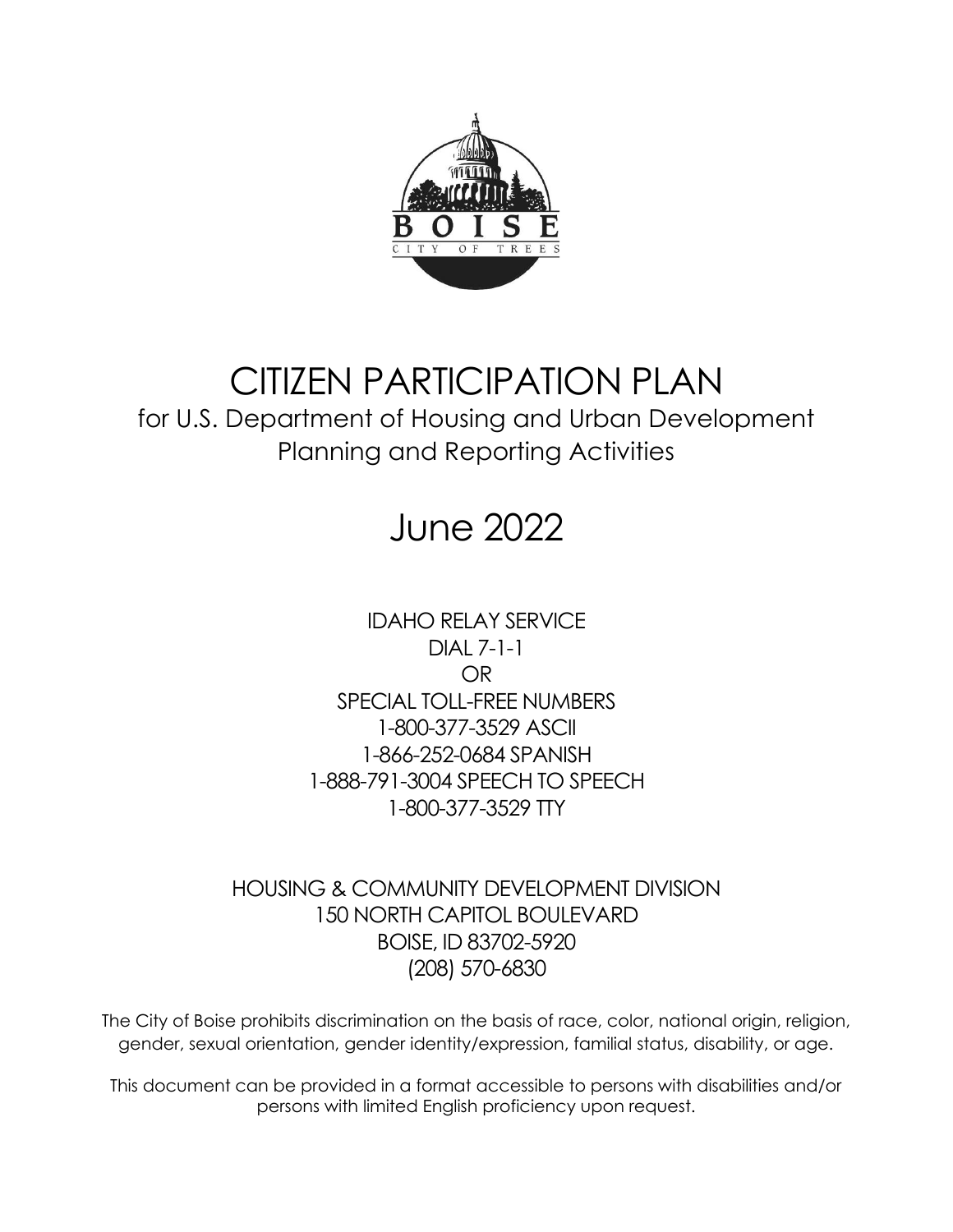#### **SERVICES AVAILABLE**

Anyone who requires an auxiliary aid, service, or translation for effective communication may contact the Housing and Community Development Division by phone at 208-570-6830 or by email at Housing@cityofboise.org. Individuals who are deaf, hard of hearing, or have speech disabilities may use the Idaho Relay Service for the Hearing Impaired to make a request for accommodation by calling 1-800-377-1363 (voice) or 1-800-377-3529 (TTY).

#### **SPANISH**

Los miembros de la comunidad pueden solicitar traducción, interpretación y/o ajustes razonables para garantizar que puedan participar plenamente en este proceso. Para realizar una solicitud, comuníquese con la División de Vivienda y Desarrollo Comunitario por correo electrónico: housing@cityofboise.org, teléfono: 208-570-6830, TTY: 1-800-377-3529, fax: 208-384- 4195, o en persona en 150 N. Capitol Blvd (segundo piso).

#### **KISWAHILI**

Wana jamii wanaeza omba huduma za utafsiri au zingine za kuhakikisha kwamba wanaeza shiriki kwa ukamilifu kwenye mchakato huu. Tafadhali wasiliana na Idara ya Makao na Maedeleo ya Jamii kupitia barua pepe: [housing@cityofboise.org,](mailto:housing@cityofboise.org) simu: 208-570-6830, kuduma ya Simu ya Viziwi (TTY): 1-800-377-3529, Faksi: 208-384-4195, au ujifikishe kwa 150 N. Capitol Blvd (ghorofa ya pili)

#### **BOSNIAN**

Članovi zajednice mogu zatražiti prevodjenje, tumačenje i/ili razuman smještaj kako bi osigurali da mogu u potpunosti sudjelovati u ovom procesu.

Za podnošenje zahtjeva obratite se Odjelu za stanovanje i razvoj zajednice putem emaila: housing@cityofboise.org, telefon: 208-570-6830, TTY: 1-800-377-3529, fax: 208-384-4195, ili osobno na 150 N. Capitol Blvd (2. kat).

#### **ARABIC**

للمشاركة و تقديم الطلبات من خالل تحديد موعد مقابلة شخصية او مقابلة عن طريق الهاتف ولالستفسارات او لطلب خدمات الترجمة ولتحديد المواعيد ، يرجى االتصال بقسم اإلسكان وتنمية ، org.cityofboise@Housing المجتمع عبر البريد اإللكتروني: Capitol .N فاكس: 4195-384-208 ، أو 150 ، 1-800-377-3529 :TTY هاتف: 6830-570-208 ، .(الطابق الثاني) Blvd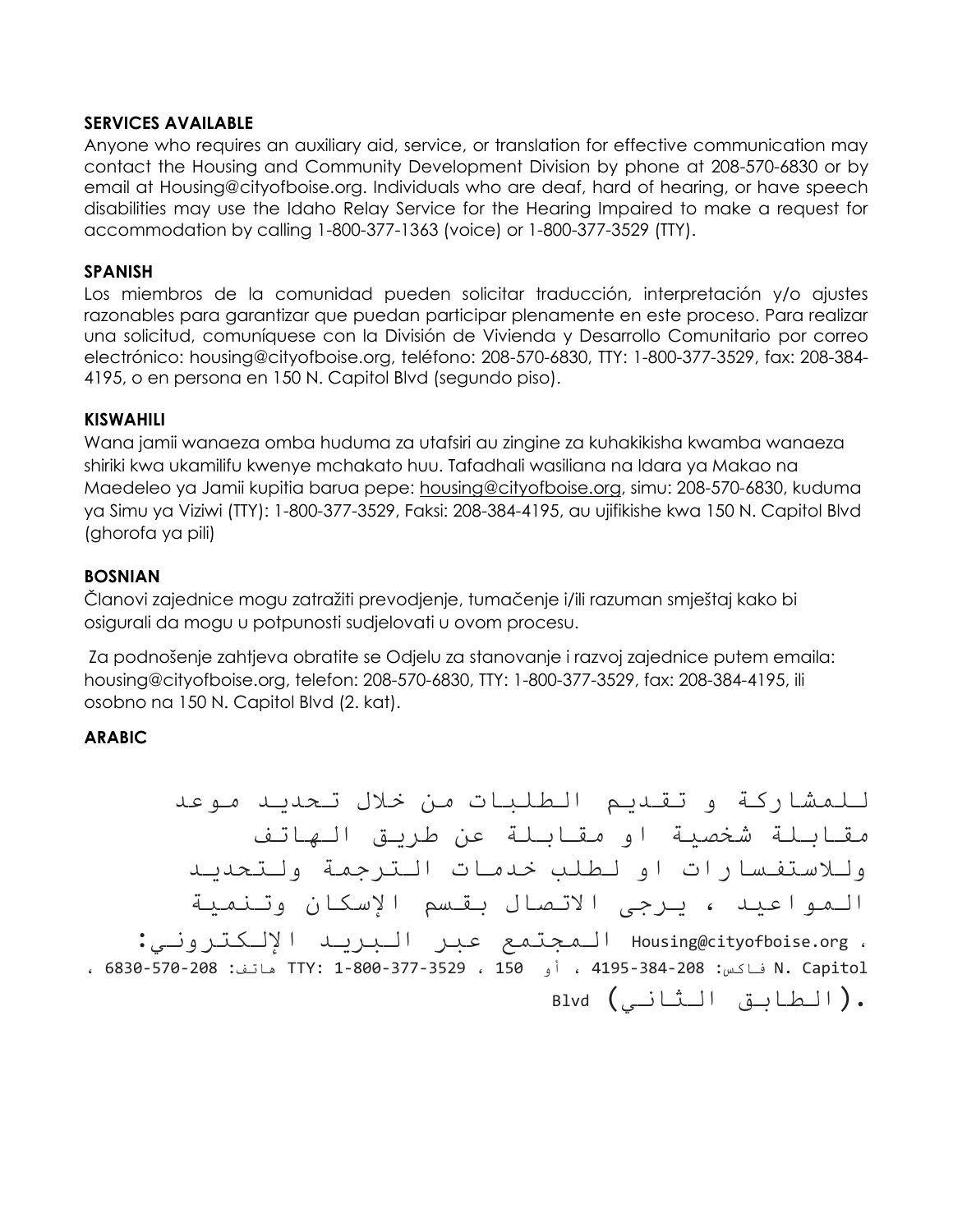اعضای انجمن می توانند برای اینکه قادر به مشارکت کامل در این فرآیند باشند، درخواست ترجمه، تفسیر، و/ ی ا کمک هی معقول دیگر کنند. برا ی درخواست، لطفاً از طریق ایمیل با بخش مسکن و توسعه جامعه تماس بگیرید: *[housing@cityofboise.org](mailto:housing@cityofboise.org)*

تلفن: ۲۰۸-۵۷۰-۶۸۳۰

تلفن ناتوانان گفتاری و/ یا ناشنوا: -۳۵۲۹ -۳۷۷ ۱-۸۰۰

شماره فکس: ۲۰۸-۳۸۴-۴۱۹۵

یا به صورت حظوری به ادرس

*150 N. Capitol Blvd (2nd floor)* )دوم طبقه)

**FARSI**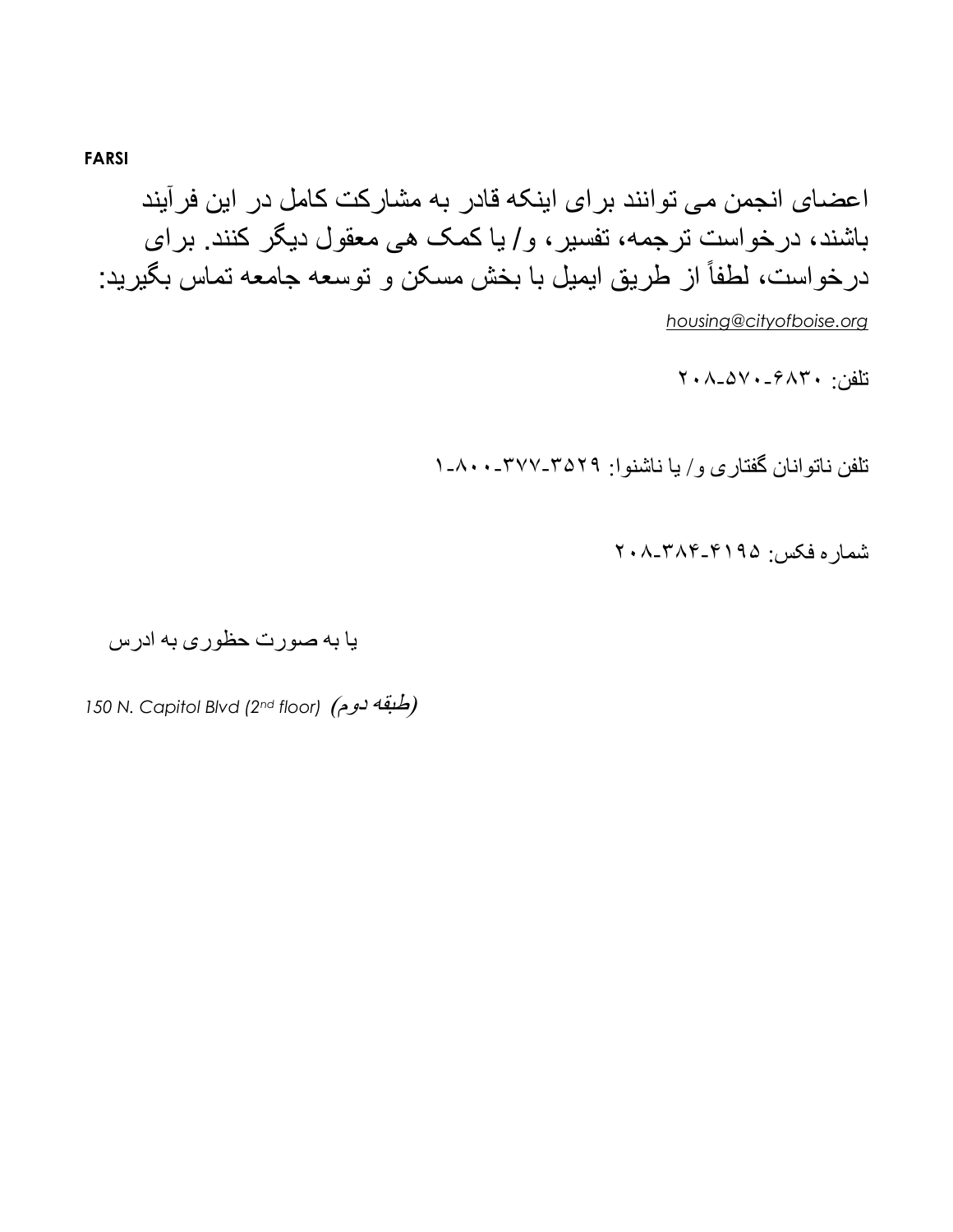# **TABLE OF CONTENTS**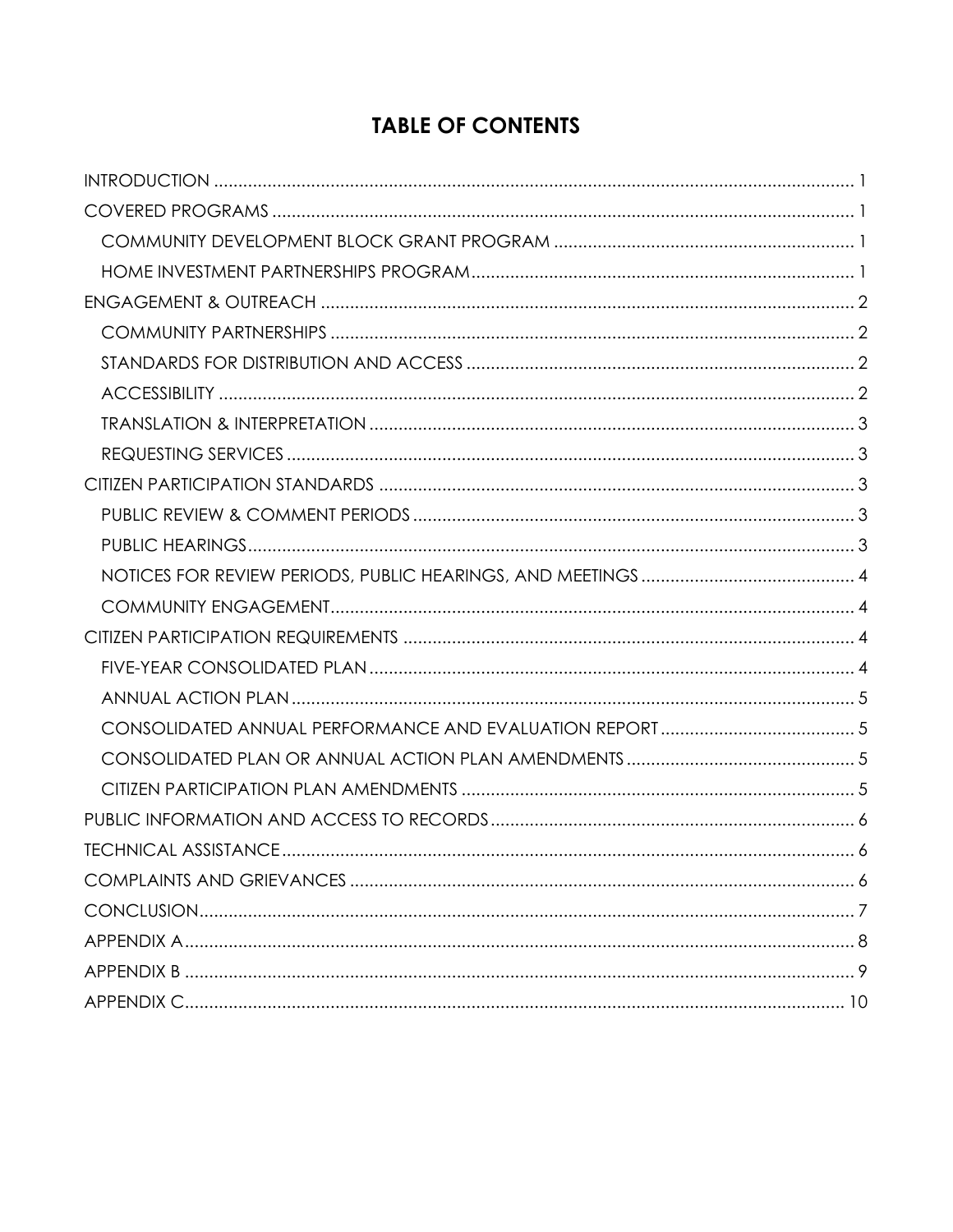# INTRODUCTION

The City of Boise (City) receives Community Development Block Grant (CDBG) Entitlement funds and Home Investment Partnerships (HOME) Program funds from the U.S. Department of Housing and Urban Development (HUD). This Plan is an essential element of the City's community development process and is designed to provide residents, organizations, and other public agencies the opportunity to participate in the planning, implementation, and assessment of the CDBG and HOME programs.

The Citizen Participation Plan covers the five-year Consolidated Plan, each subsequent Annual Action Plan, each year's Consolidated Annual Performance and Evaluation Report (CAPER), any Substantial Amendments to the Consolidated Plan or its five Annual Action Plans, and amendments to this Citizen Participation Plan.

This Plan will be amended as required by the regulations governing the CDBG and HOME programs or as deemed necessary by the City's Housing and Community Development Division. This plan also fulfills the requirements of federal regulation 24 CFR 91.105.

# COVERED PROGRAMS

Appropriately planned and implemented, this plan will promote participation in the preservation and revitalization of neighborhoods throughout the City employing the following programs:

### COMMUNITY DEVELOPMENT BLOCK GRANT PROGRAM

The primary objective of Title I of the Housing and Community Development Act of 1974, as amended, is the development of viable urban communities. These viable communities are achieved by providing the following, principally for persons of low and moderate income:

- Decent housing;
- A suitable living environment; and
- Expanded economic opportunities.

To achieve these goals, the CDBG regulations set forth eligible activities and the national objectives that each activity must meet. As a recipient of CDBG funds, the City is charged with ensuring that these requirements are met.

### HOME INVESTMENT PARTNERSHIPS PROGRAM

The intent of the HOME program is to:

- Provide decent affordable housing to lower income households;
- Expand the capacity of nonprofit housing providers;
- Strengthen the ability of state and local governments to provide housing; and
- Leverage private sector participation.

HOME funds are allocated by formula to participating jurisdictions (PJs). HOME funds are used to provide housing assistance to low- and moderate-income households for homebuyer acquisition, housing rehabilitation, tenant-based rental assistance (TBRA), and financing of rental housing construction.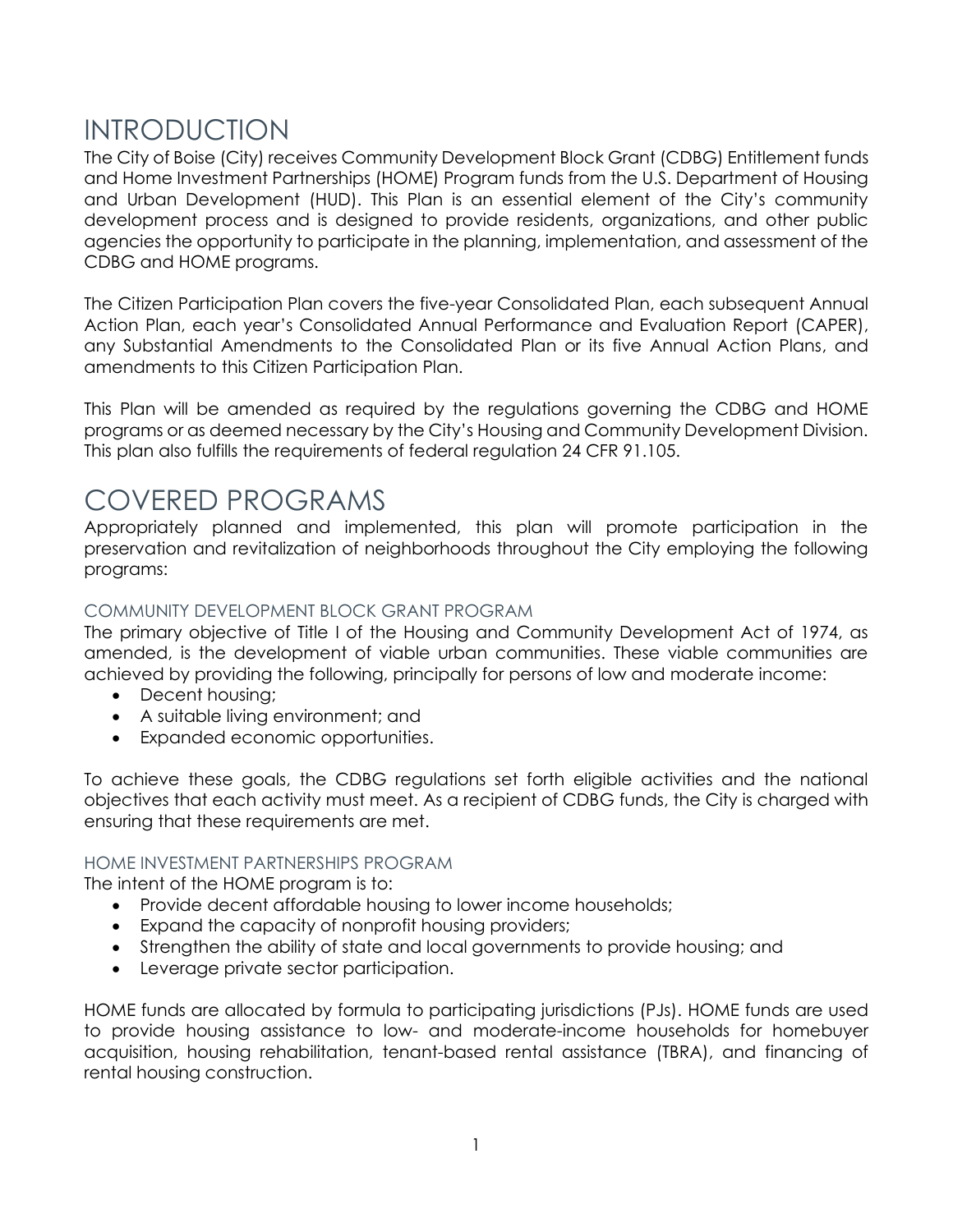# ENGAGEMENT & OUTREACH

The City of Boise is committed to ensuring that no individual or organization is excluded from participation in, or denied the benefits of, its programs, activities or services, or subject to discrimination on the basis of race, color, national origin, disability, or English proficiency. The City of Boise's mission is to create a city for everyone and one way to accomplish that is to involve our community in decision-making processes. The Housing and Community Development Division strives to ensure effective and meaningful public engagement in all of its programs, as well as the formulation of plans and policies that guide the ways federal funds are invested in the community.

The City works to ensure information is available and accessible to everyone, but especially for those persons who are intended to directly benefit from those activities. To accomplish this, the division works to ensure that information is accessible to minority residents or other persons in a legally protected class, those who do not speak English (Limited English Proficiency or LEP), persons with disabilities, female heads of households, residents who identify themselves as lowand moderate-income, and community members who may be part of a special population (such as at-risk youth) or who are considered to be in a federal Presumed Benefit category (such as persons experiencing homelessness or those fleeing sexual assault or domestic violence).

### COMMUNITY PARTNERSHIPS

The City will enlist nonprofit and community organizations, including faith-based groups, neighborhood associations, housing and human service agencies, refugee resettlement agencies, the Continuum of Care, and other groups to assist with fully engaging residents in the planning and implementation of its federal programs. Avenues to increase citizen input may include newsletters, news releases, web bulletins, social media, email, or other print or electronic materials.

## STANDARDS FOR DISTRIBUTION AND ACCESS

The City will implement a variety of communications strategies to share information. The following are ways in which the community can expect to receive information:

- Posting ADA and Title VI-compliant notices in The Idaho Statesman in English and Spanish
- Sharing engagement/input opportunities through partner organizations serving persons in protected classes, Presumed Benefit categories, or special populations. This information will be translated into the languages most commonly spoken in the Boise area.
- Posting information about input/feedback/engagement opportunities on the City's website, which is compatible with web readers for the visually impaired and connected to Google Translate.

### **ACCESSIBILITY**

The City will, upon request, provide appropriate aids and services leading to effective communication for qualified persons with disabilities so they can participate equally in the City of Boise's programs, services, and activities, including qualified sign language interpreters, documents in Braille, and other ways of making information and communications accessible to people who have speech, hearing, or vision impairments.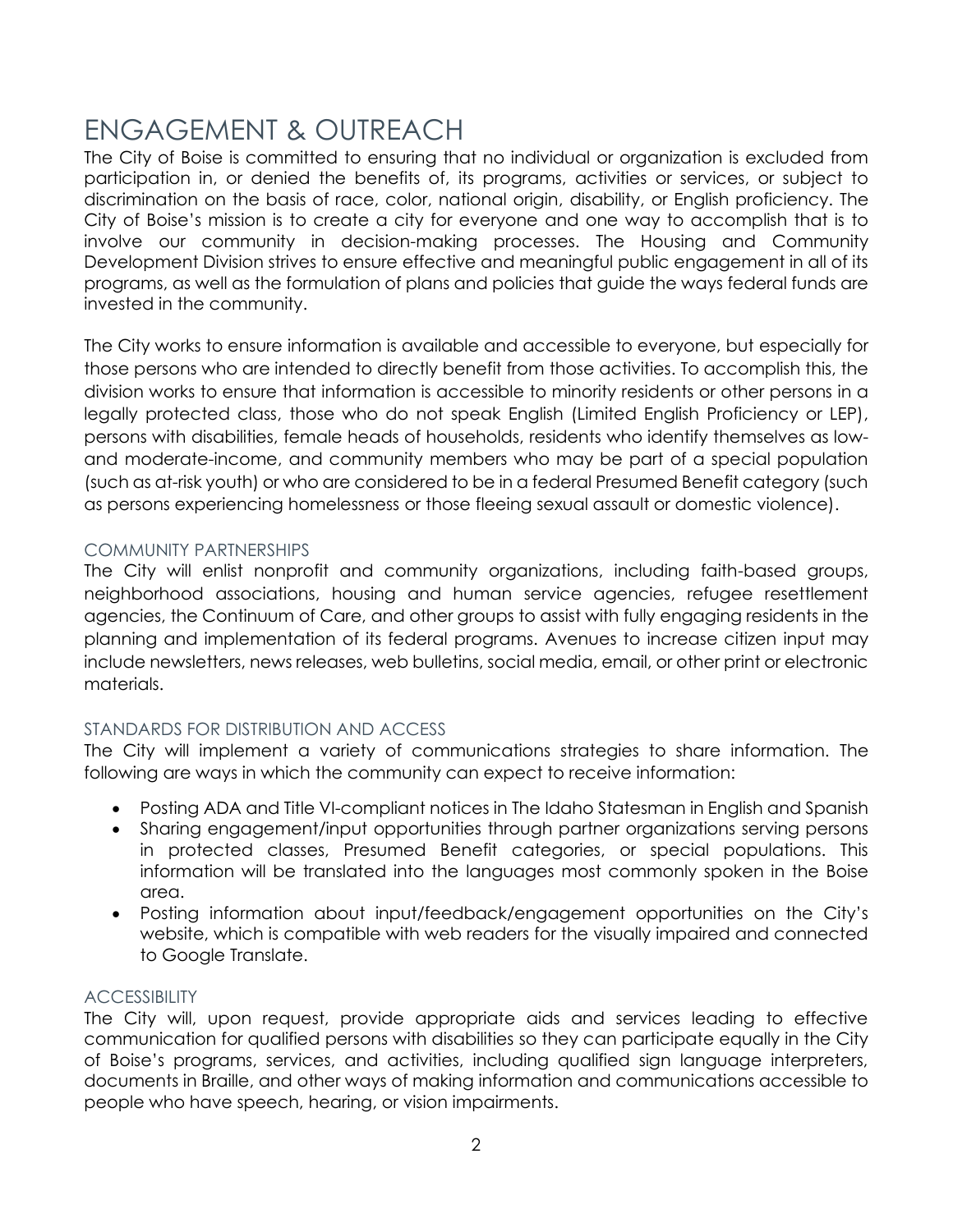#### TRANSLATION & INTERPRETATION

It is the policy of the city that the city provides timely and meaningful access to services for persons with limited English proficiency in the language in which they are most comfortable communicating. Services include on site interpretation, over-the-phone, and document translation utilizing the Language Line Service (languageline.com) and/or local interpreters.

Based on the Hispanic and Latino population in the City of Boise, many of the written materials and vital documents are translated into Spanish. Every reasonable effort will be made to translate the Citizen Participation Plan, Consolidated Plan, Annual Action Plans, and Consolidated Annual Performance and Evaluation Reports into other languages upon request.

#### REQUESTING SERVICES

Anyone who requires an auxiliary aid, service, or translation for effective communication may contact the Housing and Community Development Division by phone at 208-570-6830 or by email at Housing@cityofboise.org. The request should be made as soon as possible, but no later than 72 hours before the scheduled event. Individuals who are deaf, hard of hearing, or have speech disabilities may use the Idaho Relay Service for the Hearing Impaired to make a request for accommodation by calling 1-800-377-1363 (voice) or 1-800-377-3529 (TTY).

# CITIZEN PARTICIPATION STANDARDS

The Citizen Participation Table, which organizes important process information in matrix form is located in Appendix A. At a minimum, the City will provide the opportunities described below for the community to review and provide feedback. Dissemination of information about public comment periods, hearings, and meetings will be all-inclusive, utilizing all available resources to reach minority, vulnerable, and under-served populations and stakeholders.

#### PUBLIC REVIEW & COMMENT PERIODS

A thirty-day (30-day) public review period is set to invite public comment and input:

- Prior to the submission of a Five-Year Consolidated Plan to City Council for approval;
- Prior to the submission of an Annual Action Plan to HUD; and
- Prior to the submission of any Substantial Amendment to the Consolidated Plan, Annual Action Plan, or Citizen Participation Plan to HUD.

A fifteen-day (15-day) public review period is set to invite public comments and input:

• Prior to the submission of a Consolidated Annual Performance and Evaluation Report (CAPER) to HUD.

When, due to designated disasters or emergencies, HUD issues federal waiver guidance on the required minimum public review period, City staff will submit the prepared waiver request and documentation to deploy funding as expeditiously as possible.

#### PUBLIC HEARINGS

The City will conduct at least two (2) public hearings annually. One will be conducted no less than fifteen (15) days before the proposed Consolidated Plan and/or Annual Action Plan is submitted to HUD. This public hearing will provide an opportunity to obtain the views of residents and stakeholders on housing and community development needs and to develop and review proposed projects.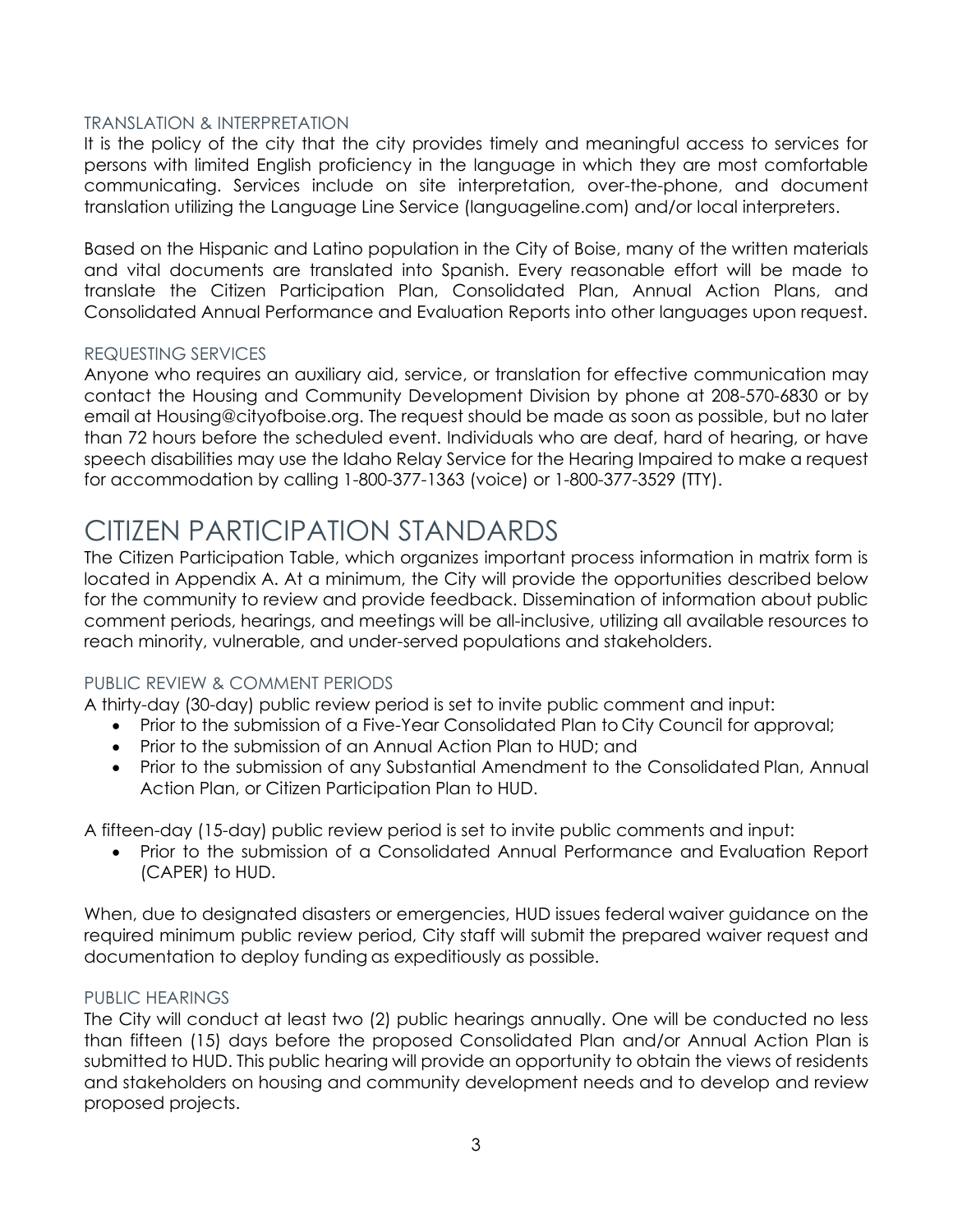Another public hearing will be conducted no less than fifteen (15) days before the City submits its Consolidated Annual Performance and Evaluation Report (CAPER) to HUD. This public hearing will provide an opportunity for residents and stakeholders to comment on the performance during the previous year.

Public hearings will be held at Boise City Hall, located at 150 N. Capitol Boulevard, or another public facility which is accessible to all, at a time which is convenient to potential and actual beneficiaries of the programs.

When public health crises or other disaster response prohibits the City's ability to hold in-person public meetings, public hearings may be held via an online platform with appropriate notice and opportunity for reasonable accommodations and public comment.

#### NOTICES FOR REVIEW PERIODS, PUBLIC HEARINGS, AND MEETINGS

Public review periods will be advertised at least one (1) dayprior to the commencement of the review period. The beginning and ending dates for the public review period will be published in a notice with The Idaho Statesman, a newspaper of general circulation, in English and Spanish. Notices will also be posted on the Housing and Community Development Division's website [\(www.cityofboise.org/hcd\)](http://www.cityofboise.org/hcd).

Public hearings to allow interested parties to express their views or respond to proposals or questions related to the CDBG and HOME programs will be advertised at least fifteen (15) days in advance. Public hearing dates will be published in a notice with The Idaho Statesman, a newspaper of general circulation, in English and Spanish. Hearing dates will also be posted on the Housing and Community Development Division's website ([www.cityofboise.org/hcd\)](http://www.cityofboise.org/hcd).

Community meetings will be posted at [www.cityofboise.org/hcd](http://www.cityofboise.org/hcd) and through other communication methods at least fifteen (15) days in advance.

When, due to designated disasters or emergencies, HUD issues federal waiver guidance pertaining to public review periods, public hearings, or public notices, City staff will submit the prepared waiver request and documentation to deploy funding as expeditiously as possible.

### COMMUNITY ENGAGEMENT

The City will conduct information gathering and community meetings with stakeholders and other social service agencies serving the needs of low- and moderate-income individuals. Community meetings will take place as needed throughout the year to ensure that residents have access to information and engagement opportunities.

# CITIZEN PARTICIPATION REQUIREMENTS

The planning and reporting associated with the CDBG and HOME programs that require public participation are as follows:

### FIVE-YEAR CONSOLIDATED PLAN

The City must submit a Consolidated Plan, which serves as the City's strategic plan for five years, outlining goals to be achieved with its federal funds. To develop its Consolidated Plan, the City may use a combination of the services of a consultant, along with consultations with other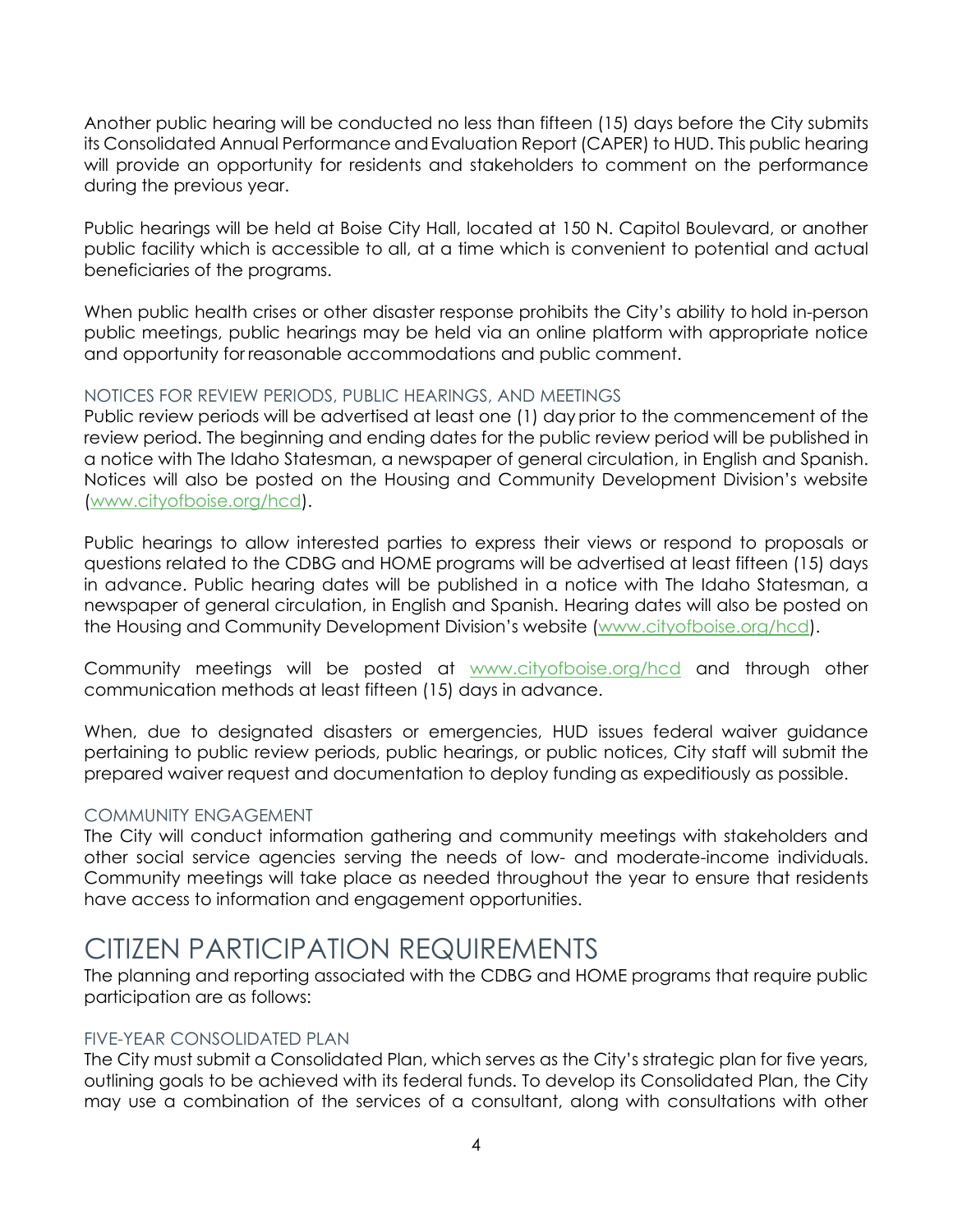agencies, public hearings, and the solicitation of written comments, surveys, focus groups, and other methods of public engagement. The City will also coordinate with the Boise City Housing Authority for its Public Housing requirements. The City will consider all comments or views of citizens received in writing or orally at the public hearing and a summary of the comments or views will be submitted with the Consolidated Plan.

#### ANNUAL ACTION PLAN

The City of Boise is required to submit an Annual Action Plan describing the projects funded in each year of the Consolidated Plan. This annual planning and reporting activity is essential to ensure that funds are allocated efficiently and to allow flexibility for shifting priorities over the period covered by the Consolidated Plan. The City will consider all comments or views of citizens received in writing or orally at the public hearing and a summary of the comments or views will be submitted with the Annual Action Plan.

#### CONSOLIDATED ANNUAL PERFORMANCE AND EVALUATION REPORT

The Consolidated Annual Performance and Evaluation Report (CAPER) is a self-assessment of the implementation of the Consolidated Plan and the Annual Action Plan. Activity accomplishments are reported showing the effectiveness of the CDBG and HOME funds through the numbers and demographics served in the community. The City will consider all comments or views of citizens received in writing or orally at the public hearing and a summary of the comments or views will be submitted with the Consolidated Annual Performance and Evaluation Report (CAPER).

### CONSOLIDATED PLAN OR ANNUAL ACTION PLAN AMENDMENTS

In accordance with federal regulation 24 CFR 91.505, the City will amend its approved plan whenever it changes its allocation priorities or changes the method of distribution of funds; carries out a project using funds from any program covered by the consolidated plan (including program income, reimbursements, repayment, recaptures, or reallocations from HUD) that is not previously described in the approved plan; or changes the purpose, scope, location, or beneficiaries of a project. The following criteria are used to determine what constitutes a substantial amendment:

- A project previously described in the Plan will not be carried out;
- A new project is proposed that is not currently identified in the Plan;
- Significant changes to the service area, purpose, beneficiaries, or national objective of a project identified in the Plan; or
- An increase or decrease in the budgeted amount for a project exceeds 50% of the original budgeted amount.

Amendments not considered substantial are increases or decreases in the amount of funds allocated to an approved activity in order to achieve the original purpose of the activity. These minor changes may be carried out at the discretion of the City and are not subject to thecriteria that apply to Substantial Amendments. Accordingly, there is no specific citizen participation process outlined for this activity.

### CITIZEN PARTICIPATION PLAN AMENDMENTS

The City will amend its Citizen Participation Plan whenever a change in the public participation process outlined in this plan is proposed. Substantial amendments include major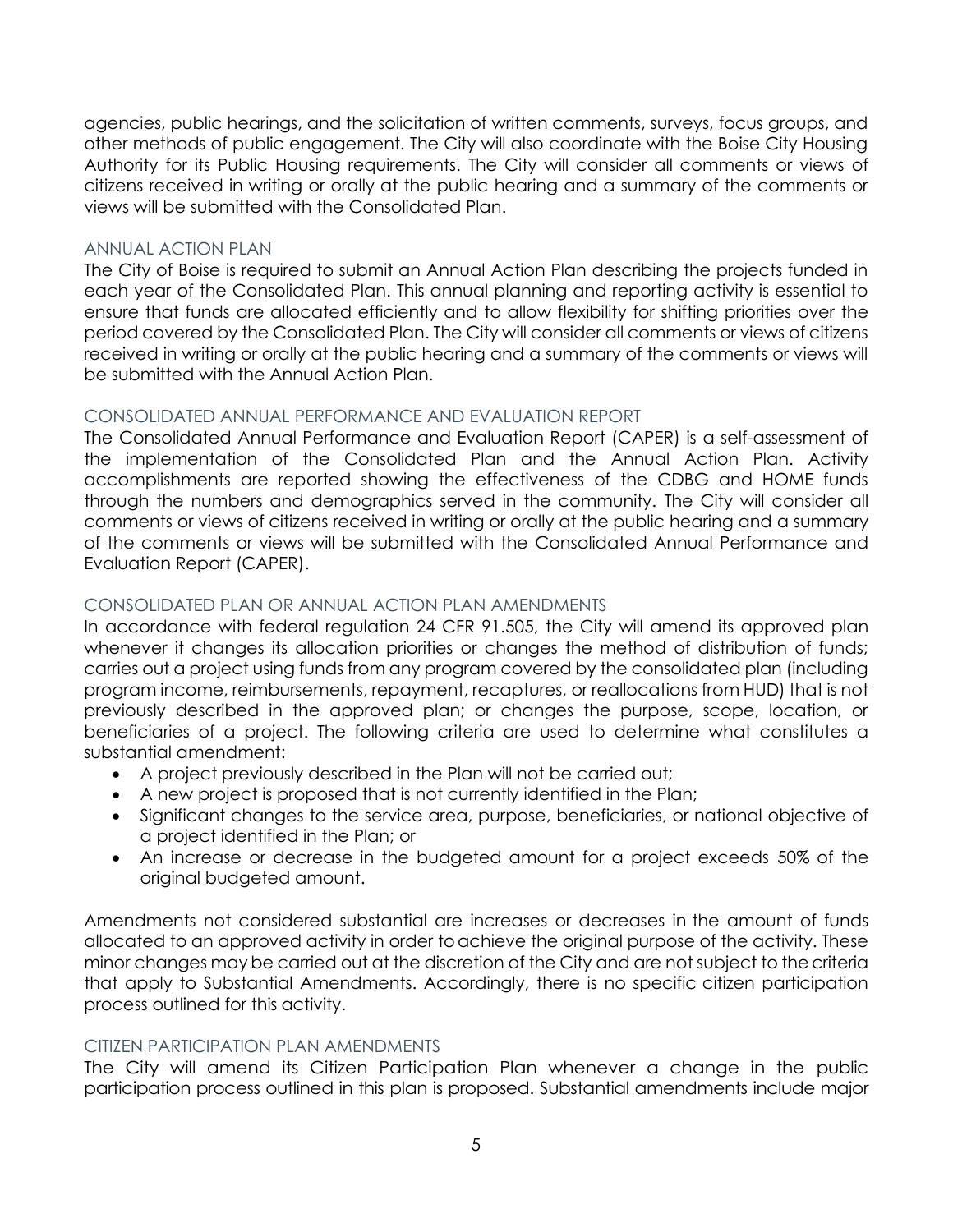changes in the methods used for public participation, including public hearings, public review periods, and public notices.

Minor amendments will include any updates required by HUD for receipt of funds, including but not limited to, disaster recovery or emergency response funds. Citizen Participation Plan updates for the purposes of addressing housekeeping or administrative items such as contact name changes, will be considered as minor updates, and not an amendment.

# PUBLIC INFORMATION AND ACCESS TO RECORDS

The City's Consolidated Plan, Annual Action Plans, Consolidated Annual Performance and Evaluation Reports, and Citizen Participation Plan will be available on the City's website at [www.cityofboise.org/hcd.](http://www.cityofboise.org/hcd)

All plans, amendments, reports, and activity files related to the activities receiving CDBG and HOME program funding are public documents. Documents are retained for a minimum of five years beyond their effective date and are available for review with sufficient notice (generally 48 hours) in either paper or electronic copy. To maintain confidentiality, the City will take all necessary measures to ensure any sensitive beneficiary information contained within the department's files is compliant with federal, state, and local privacy requirements. The City may, from time to time, enter into public/private partnerships utilizing federal programs that require the submission of proprietary business information to document the financial conditions of the proposed loan or grant. Such proprietary business information may be exempted from disclosure under certain conditions. The City may charge a fee for copies to recover the cost of materials and operations.

# TECHNICAL ASSISTANCE

Upon request, Housing and Community Development Division staff will make every reasonable effort to provide technical assistance to any group representative of persons of low- and moderate-income interested in developing proposals for funding assistance under any of the programs covered by the Consolidated Plan. The department may determine, at its discretion, the level and type of assistance following consultation with those requesting technical assistance.

# COMPLAINTS AND GRIEVANCES

The City will respond in a timely manner to written complaints and grievances related to the CDBG or HOME programs. Staff will make every reasonable effort to provide written responses within fifteen (15) days.

When writing a complaint, citizens should provide enough information to permit an investigation. The complaint should be clear, concise, and include the following information:

- Identification of the activity and location;
- The reason for the complaint (hearsay and innuendo will not be considered valid);
- Sufficient date to substantiate any claims or charges (if possible, supporting documentation should be included); and
- If desired, citizens may propose a solution or remedy to the problem.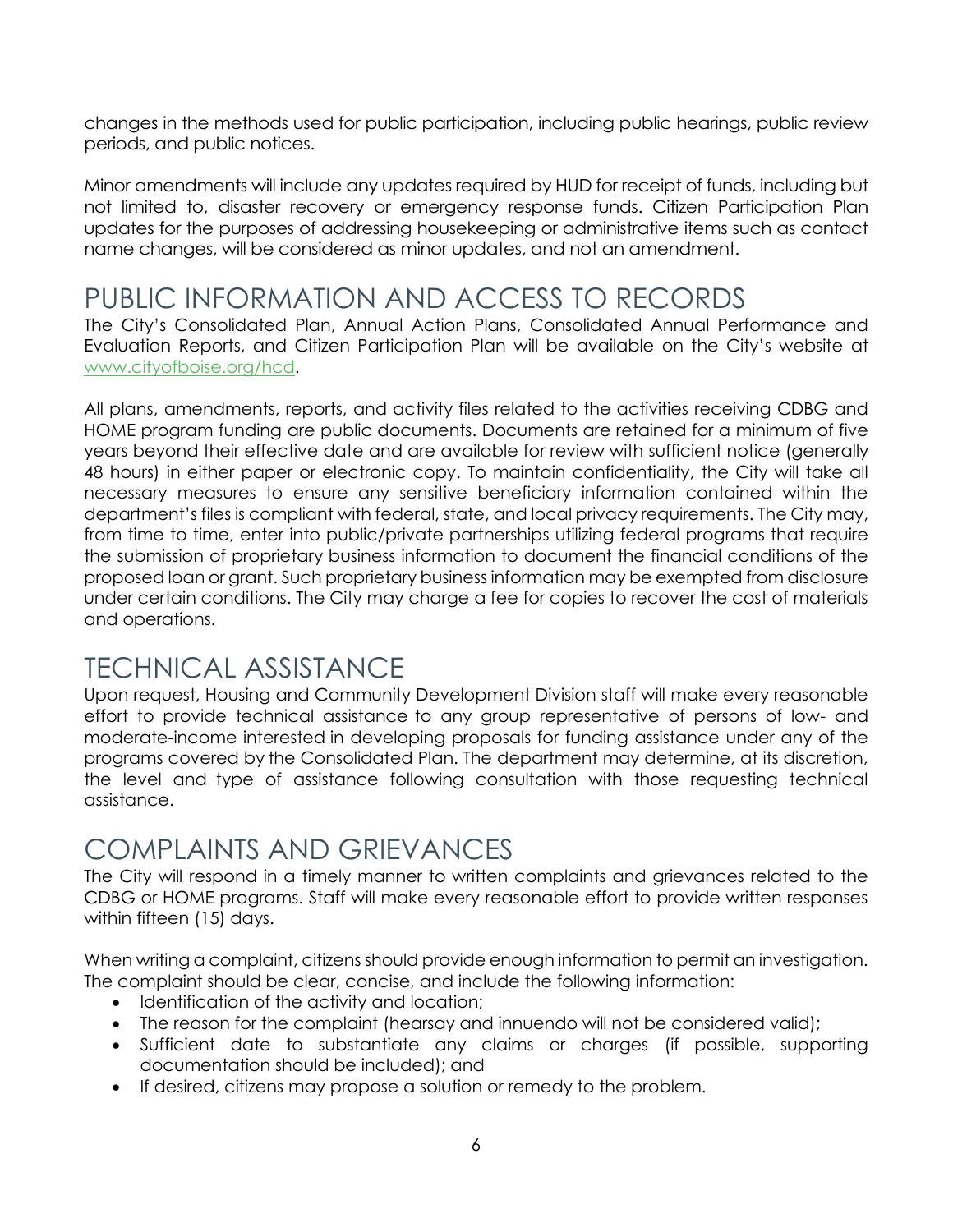Complaints and grievances shall be first filed with the agency or subrecipient implementing the activity i A copy of the complaint or grievance should also be filed with the City's Housing and Community Development Division. Subrecipients must make every reasonable effort to provide written responses within fifteen (15) days (where practical) and forward a copy of the response to the City's Housing and Community Development Division.

If the complainant feels the response from the subrecipient or project sponsor is unsatisfactory, he or she may appeal to the City's Housing and Community Development Division to review the complaint for resolution. Additional information may be requested at that time. Every reasonable effort will be made to provide written responses within thirty (30) days (where practical). The Housing and Community Development Division can be contacted at [Housing@cityofboise.org](mailto:Housing@cityofboise.org) or via mail to City of Boise – ATTN: HCD – PO Box 500, Boise, ID 83701.

If valid and sufficient data has been provided to substantiate the complaint, an investigation will be conducted. The extent of an investigation depends on the scope and depth of the issues involved. Some investigations may include examining a set of circumstances; others may involve examining local policies and practices.

# CONCLUSION

The City of Boise is committed to fostering public participation within the broadest spectrum of community members. This Plan is intended to reflect not only adherence to federal requirements, but also standards for meaningful communications excellence. As future strategies for community engagement emerge, develop, and are proven effective, they will be incorporated into this Plan.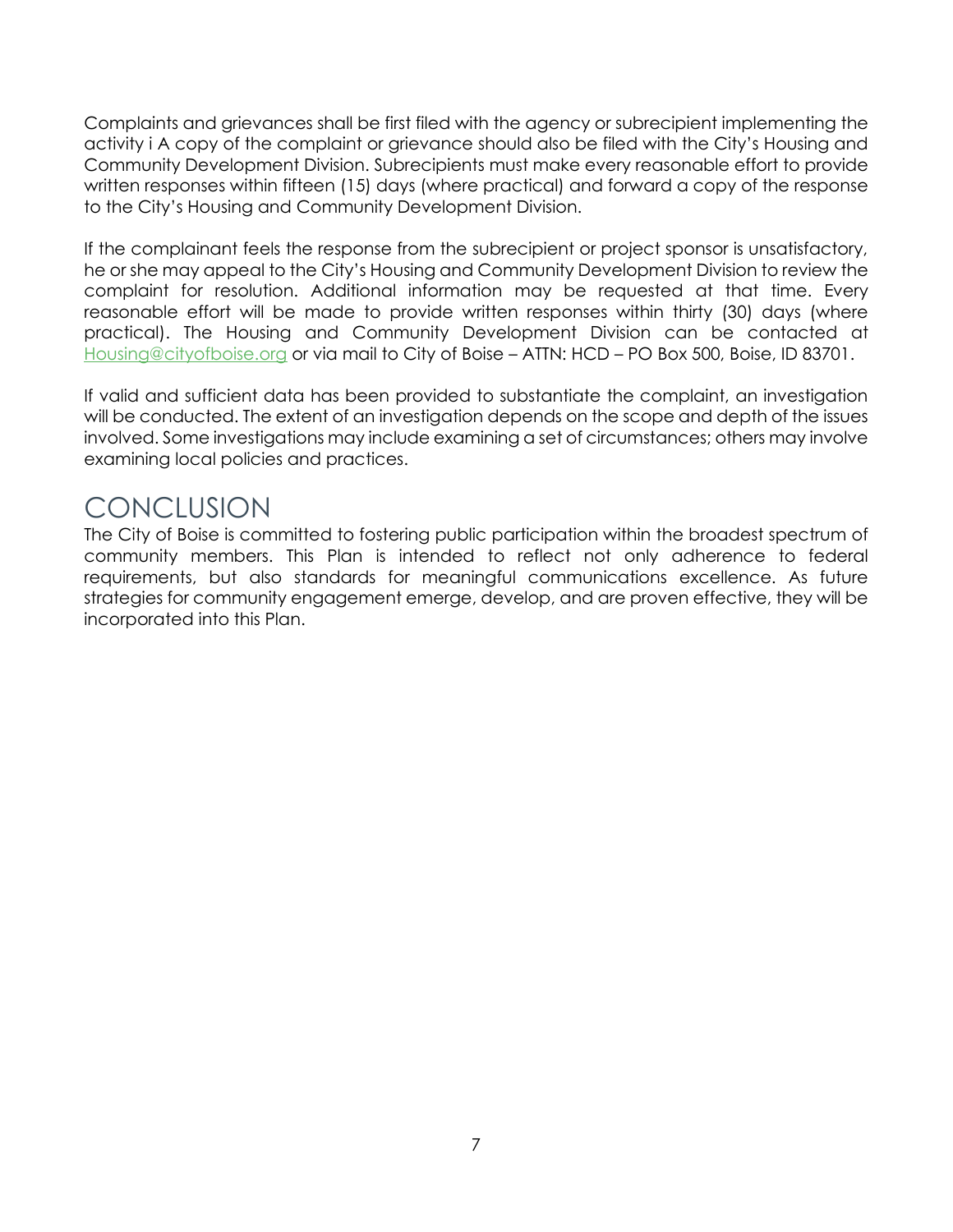# APPENDIX A

# **CITIZEN PARTICPATION TABLE**

| <b>Document</b>                                                                                                             | <b>Public Participation</b><br>Standards                                                                                                                           | Required Time<br>for Public<br><b>Review</b> | Required<br>Approval | Deadline                                             |
|-----------------------------------------------------------------------------------------------------------------------------|--------------------------------------------------------------------------------------------------------------------------------------------------------------------|----------------------------------------------|----------------------|------------------------------------------------------|
| <b>Five-Year</b><br><b>Consolidated Plan</b>                                                                                | • 1-day prior notice of<br><b>Public Review Period</b><br>• 15-days prior notice of<br>Public Hearing<br>• Public Hearing: City<br>Council                         | 30-day public<br>review period               | City<br>Council      | Submit to HUD<br>by August 15 of<br>every five years |
| <b>Annual Action Plan</b>                                                                                                   | • 1-day prior notice of<br><b>Public Review Period</b><br>• 15-days prior notice of<br>Public Hearing<br>• Public Hearing: Housing<br>and Community<br>Development | 30-day public<br>review period               | N/A                  | Submit to HUD<br>by August 15 of<br>each year        |
| <b>Substantial</b><br><b>Amendments (Five-</b><br><b>Year Consolidated</b><br><b>Plan and Annual</b><br><b>Action Plan)</b> | • 1-day prior notice of<br><b>Public Review Period</b>                                                                                                             | 30-day public<br>review period               | N/A                  | As needed                                            |
| <b>Substantial</b><br><b>Amendments</b><br>(Citizen Participation<br>Plan)                                                  | • 1-day prior notice of<br><b>Public Review Period</b>                                                                                                             | 30-day Public<br>Review period               | N/A                  | As needed                                            |
| <b>Consolidated</b><br><b>Annual Performance</b><br>and Evaluation<br><b>Report (CAPER)</b>                                 | • Public Hearing: City<br>Council                                                                                                                                  | 15-day public<br>review period               | N/A                  | Submit to HUD<br>by December 31<br>of each year      |

NOTE: When, due to designated disasters or emergencies, HUD issues federal waiver guidance on the required minimum public review period, City staff will submit the prepared waiver request and documentation to deploy funding as expeditiously as possible.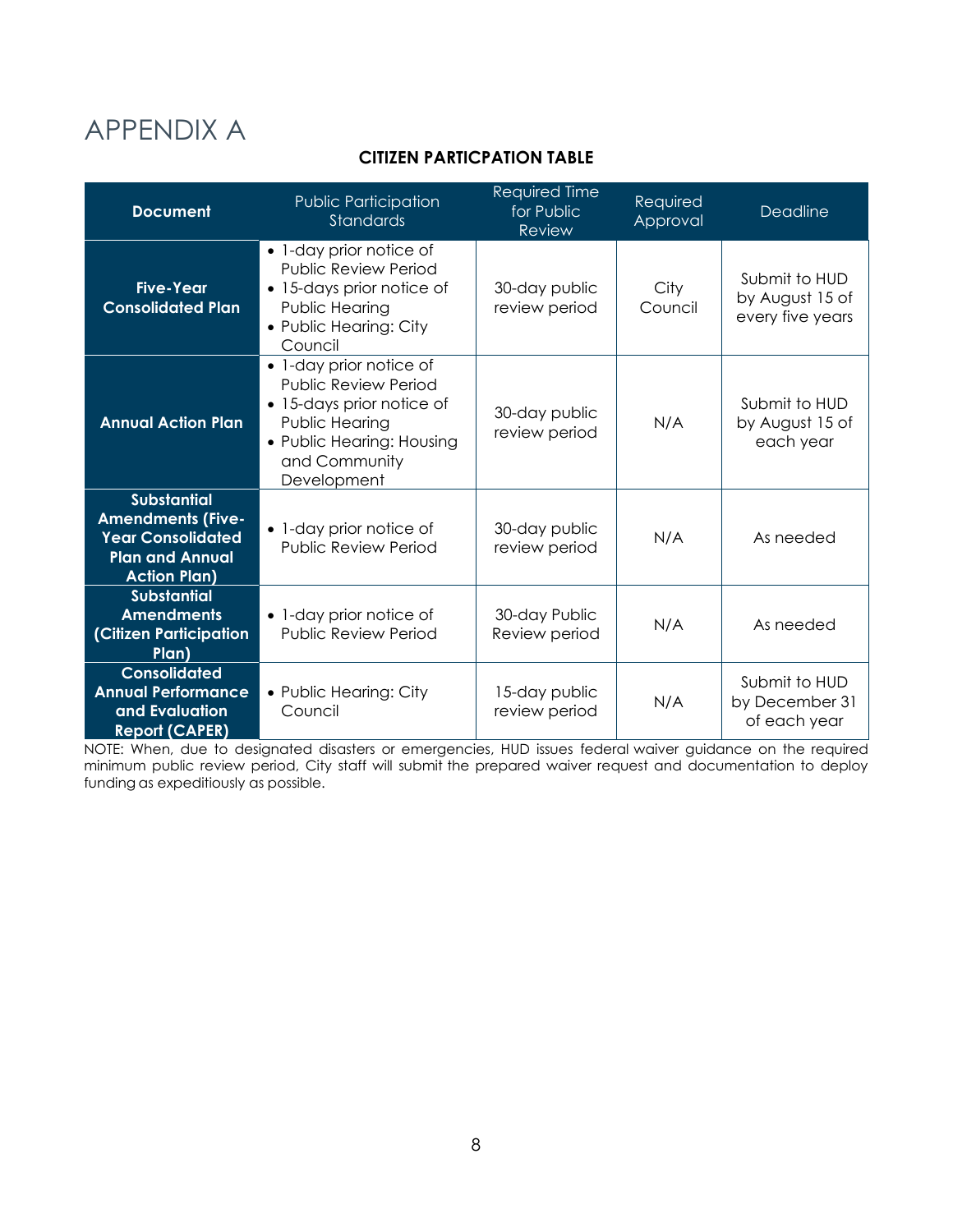# APPENDIX B

#### **Definitions**

**Annual Action Plan (AAP):** The Annual Action Plan, required annually by HUD, details the expenditure of yearly CDBG and HOME grants and ensures funds are directed towards activities addressed in the Consolidated Plan. HUD requires the city to maintain a significant correlation between the goals identified in the Consolidated Plan and use of federal funds.

**Area Median Income (AMI):** This household income measurement is used by some federal agencies such as HUD, in contrast to the Federal Poverty Level. This measurement is communitybased and assesses a household's income in the context of other households in a geographic area.

**Community Meeting:** Any group meeting, open to the public, in which information or resources are shared, or feedback is requested through an informal engagement opportunity.

**Consolidated Annual Performance Evaluation Report (CAPER):** This report is a self-assessment of the implementation of the Consolidated Plan and the Annual Action Plan. Activity outcomes and outputs are reported showing the effectiveness of the federal funds. This report includes details of the number and demographics of the community served. The CAPER is due to HUD by December 31st.

**Five-Year Consolidated Plan:** As a recipient of CDBG and HOME funding, the city is required by HUD to develop a Consolidated Plan that evaluates the needs of its low- and moderate- income residents. This includes a review of the City's housing, homeless, and community development needs; provides a housing market analysis; and creates a strategy to address the needs identified. This plan is revised every five (5) years.

**Low-Income Neighborhood:** A low-income neighborhood is identified as such by Census Tract, because 50% or more of the residents in that tract have incomes below 60% of the Area Median Income (AMI), an income measurement used by HUD.

**Low-to-Moderate Income Neighborhood:** A low-to-moderate income neighborhood is identified as such by Census Tract, because 50% or more of the residents in that tract have incomes below 80% of the Area Median Income (AMI), an income measurement used by HUD.

**Protected Class:** Groups of people who are legally protected from discrimination based on a shared characteristic. Individuals are protected from discrimination based on race sex, color, national origin, religion, age (over 40), mental or physical disability, or familial status.

**Public Hearing:** A formal meeting for receiving testimony from the community.

**Public Review Period:** The range of time the community has to review and submit written comments on a plan, amendment, or report.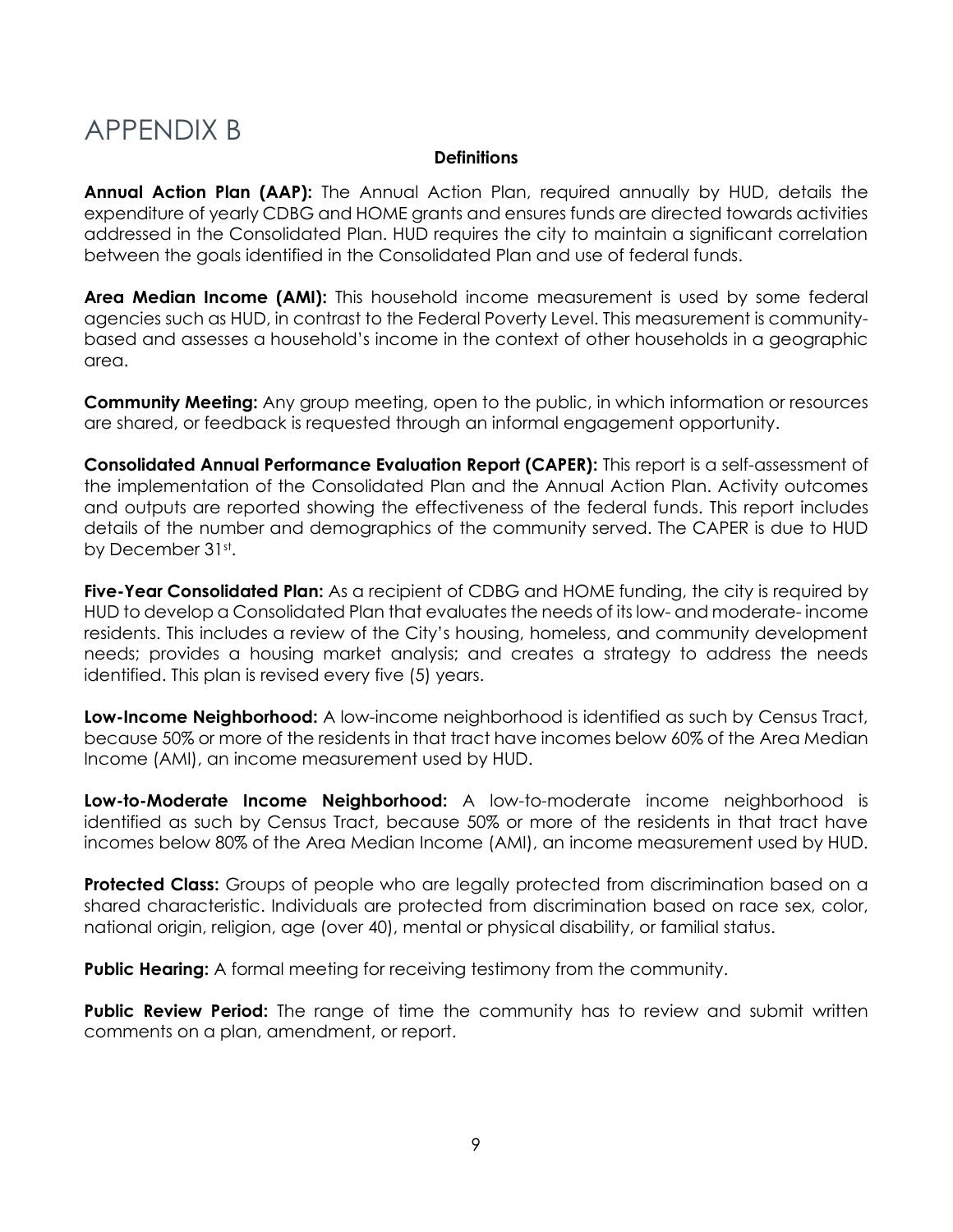# APPENDIX C

#### CITY OF BOISE

Resolution NO. RES-332-18

BY THE COUNCIL CLEGG, LUDWIG, MCLEAN, SANCHEZ, THOMSON AND WOODINGS

#### **A RESOLUTION APPROVING A RESIDENTIAL ANTIDISPLACEMENT AND RELOCATION ASSISTANCE PLAN AS REQUIRED BY ACCEPTING FEDERAL FUNDS FROM THE UNITED STATES DEPARTMENT OF HOUSING AND URBAN DEVELOPMENT; AUTHORIZING THE MAYOR AND CITY CLERK TO EXECUTE AND ATTEST THE APPLICATION AND CERTIFYING DOCUMENTS ON BEHALF OF THE CITY OF BOISE; AND PROVIDING AN EFFECTIVE DATE.**

**WHEREAS**, it is necessary that an annual application for federal financial assistance be submitted to the U.S. Department of Housing and Urban Development (HUD) for the City of Boise to receive Community Development Block Grant (CDBG) and HOME Investment Partnerships Program (HOME) funds, consistent with the priorities and objectives outlined in the City of Boise's Five-Year (2016-2020) Consolidated Housing and Community Development Plan Resolution 307-16, approved on July 19, 2016; and

**WHEREAS**, said funds have been appropriated by the United States Congress and are available for communities and/or participating jurisdictions to implement locally-designed housing and community development strategies; and

**WHEREAS**, a Residential Antidisplacement and Relocation Assistance Plan is a requirement under the Housing and Community Development Act of 1974 and HUD regulations at 24 CFR 42.325.

#### **NOW THEREFORE, BE IT RESOLVED BY THE MAYOR AND COUNCIL OF THE CITY OF BOISE CITY, IDAHO:**

**Section 1.** That the Residential Antidisplacement and Relocation Assistance Plan, attached hereto and incorporated herein by reference, be, and the same hereby are, approved as to both form and content.

**Section 2.** That the Mayor and the City Clerk be, and they hereby are, authorized to respectively execute and attest said application and the certifying documents for the one-year plan for and on behalf of the city of Boise City.

**Section 3.** That this Resolution shall be in full force and effect immediately upon its adoption and approval.

ADOPTED by the Council of Boise City, Idaho, on August 21, 2018.

APPROVED by the Mayor of the Boise City, Idaho, on August 21, 2018.

**APPROVED:** 

David H. Bieter, Mayor



ATTEST:

mda Lour

da Lowry, Ex-Officio City Clerk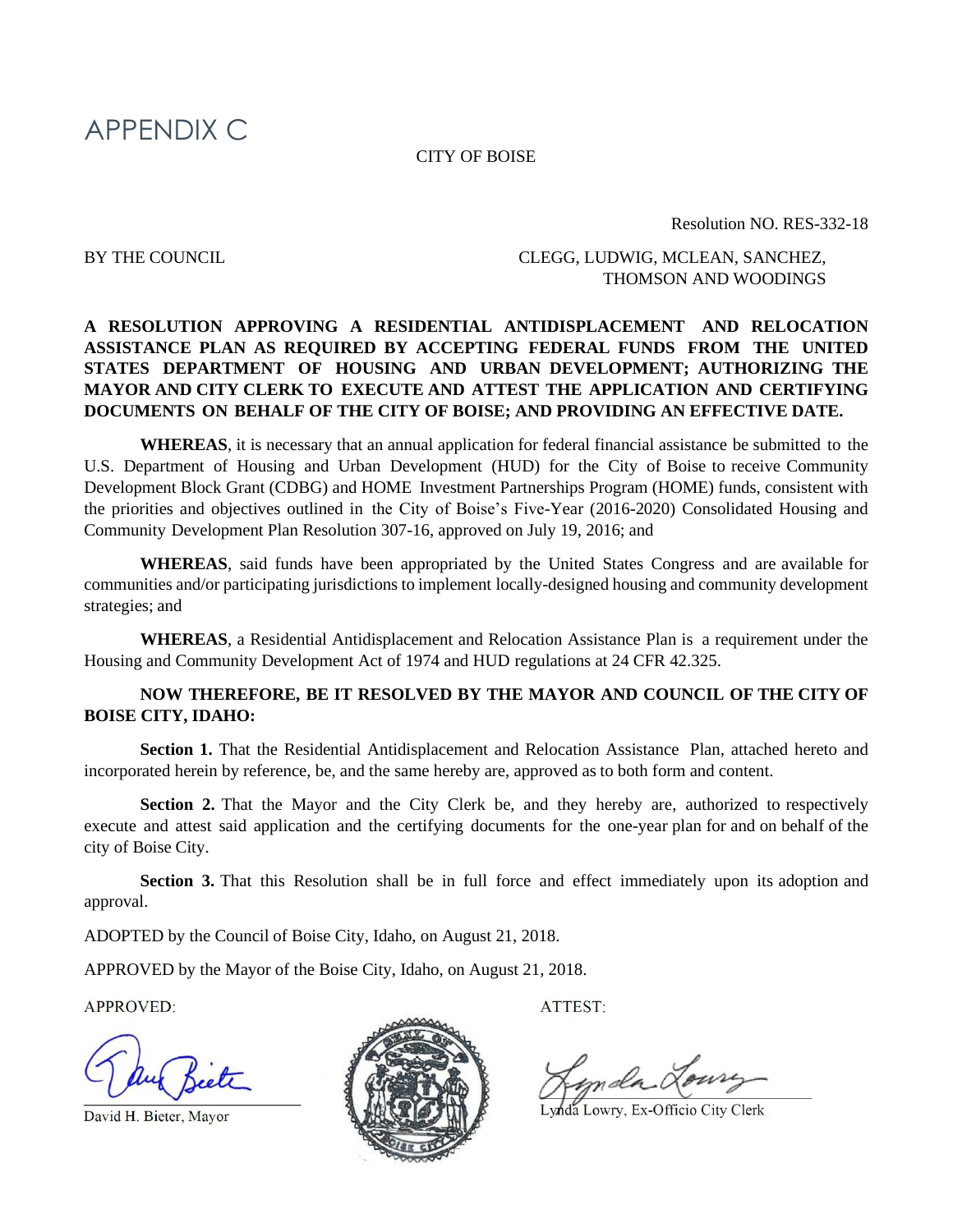## **CITY OF BOISE RESIDENTIAL ANTIDISPLACEMENT AND RELOCATION ASSISTANCE PLAN**

This Residential Antidisplacement and Relocation Assistance Plan (RARAP) is prepared by the City of Boise in accordance with the Housing and Community Development Act (Act) of 1974, as amended; and HUD regulations at 24 CFR 42.325 and is applicable to our CDBG and/or HOME-assisted projects.

### Minimize Displacement

Consistent with the goals and objectives of activities assisted under the Act, the City of Boise will take the following steps to minimize the direct and indirect displacement of persons from their homes to the extent practicable:

- Evaluate housing codes and rehabilitation standards and code enforcement in reinvestment areas to prevent undue financial burden on established owners and tenants.
- Stage rehabilitation of apartment units to allow tenants to remain in the building/complex during and after the rehabilitation, working with empty units first.
- Arrange for facilities to house persons who must be relocated temporarily during rehabilitation.
- Identify and mitigate displacement resulting from intensive public investment in neighborhoods.
- Provide homeowners and tenants with information on assistance available to help them remain in their neighborhood in the face of revitalization pressures.
- Where feasible, give priority to rehabilitation of housing, as opposed to demolition, to avoid displacement.
- If feasible, demolish or convert only dwelling units that are not occupied or vacant occupiable dwelling units (especially those units which are "lower- income dwelling units" (as defined in 24 CFR 42.305)) or structures that have not been used for residential purposes.
- Target only those properties deemed essential to the need or success of the project.

## Relocation Assistance to Displaced Persons

The City of Boise will provide relocation assistance for lower-income tenants who, in connection with an activity assisted under the CDBG and HOME Programs, move permanently or move personal property from real property as a direct result of the demolition of any dwelling unit or the conversion of a lower-income dwelling unit in accordance with the requirements of 24 CFR 42.350. A displaced person who is not a lower-income tenant, will be provided relocation assistance in accordance with the Uniform Relocation Assistance and Real Property Acquisition Policies Act of 1970, as amended, and implementing regulations at 49 CFR Part 24.

### One-for-One Replacement of Lower-Income Dwelling Units

The City of Boise will replace all occupied and vacant occupiable lower-income dwelling units demolished or converted to a use other than lower-income housing in connection with a project assisted with funds provided under the CDBG and HOME Programs in accordance with 24 CFR 42.375.